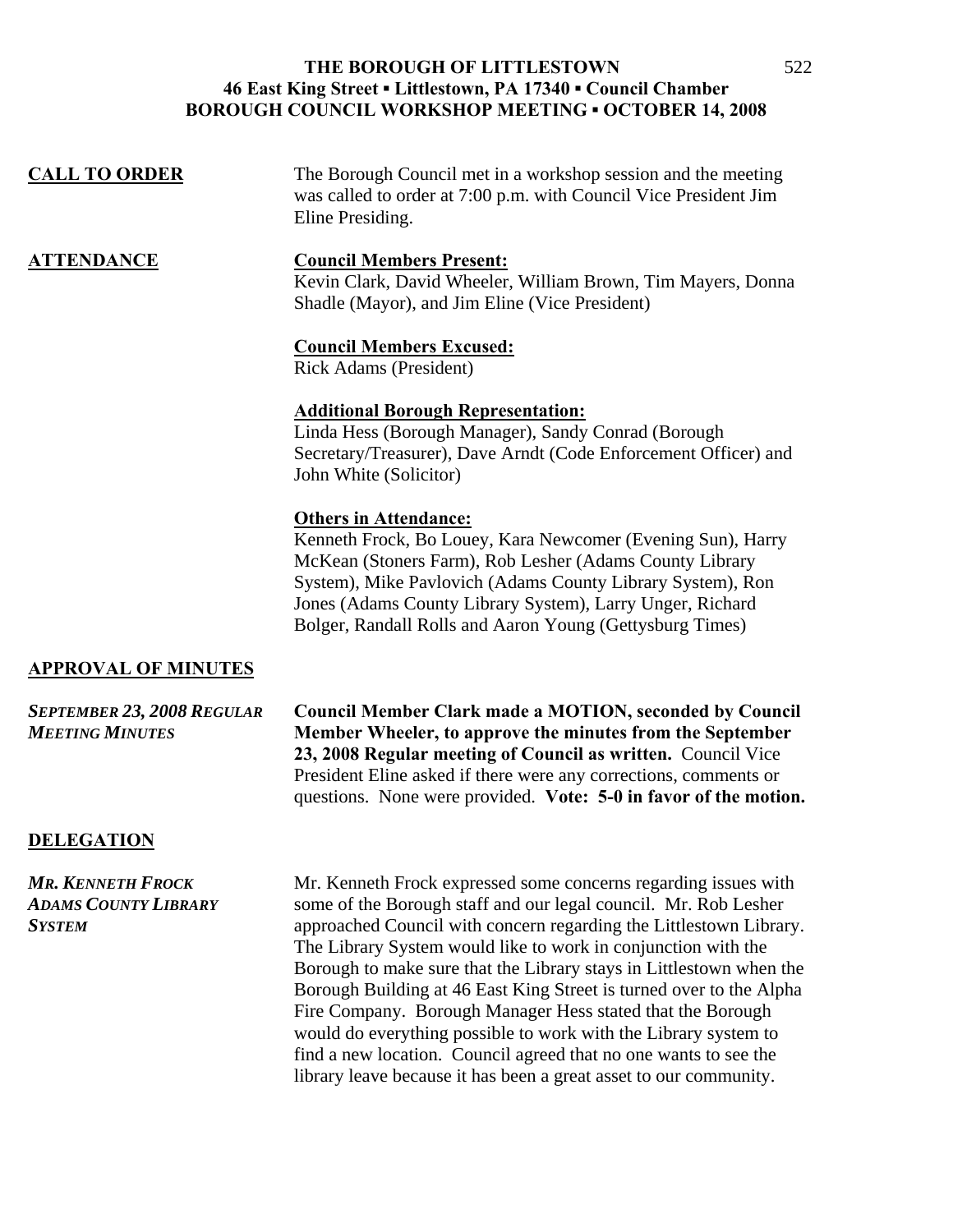| <b>APPROVAL AND</b><br><b>PAYMENT OF BILLS</b>                                                         | <b>Council Member Clark made a MOTION, seconded by</b><br>Council Member Brown, to pay the bills in the amount of<br>\$98,398.59. Council Vice President Eline asked if there were any<br>questions or comments. None were provided. Vote: 5-0 in favor of<br>the motion.                                                                                                                                            |
|--------------------------------------------------------------------------------------------------------|----------------------------------------------------------------------------------------------------------------------------------------------------------------------------------------------------------------------------------------------------------------------------------------------------------------------------------------------------------------------------------------------------------------------|
| <b>APPROVAL OF</b><br><b>REVENUE AND</b><br><b>EXPENDITURES</b>                                        |                                                                                                                                                                                                                                                                                                                                                                                                                      |
| <b>TREASURER'S REPORT</b>                                                                              | <b>Council Member Clark made a MOTION, seconded by</b><br><b>Council Member Brown, to approve the Treasurer's Report of</b><br>Revenues reported for the month of September. Council Vice<br>President Eline asked if there were any questions or comments. None<br>were provided. Vote: 5-0 in favor of the motion.                                                                                                 |
| $2008\,4^{TH}\,Q$ UARTER<br><b>BUDGET AMENDMENTS</b>                                                   | <b>Council Member Clark made a MOTION, seconded by Council</b><br>Member Wheeler, to approve the recommended 2008 fourth<br>quarter budget adjustments for the Borough of Littlestown.<br>Council Vice President Eline asked if there were any questions or<br>comments. None were provided. Vote: 5-0 in favor of the motion.                                                                                       |
| <b>UNFINISHED BUSINESS</b>                                                                             |                                                                                                                                                                                                                                                                                                                                                                                                                      |
| <b>INTERVIEW AND APPOINTMENT</b><br>OF CANDIDATES FOR THE<br>VACANT PLANNING<br><b>COMMISSION SEAT</b> | Council interviewed Mr. Richard Bolger, Ms. Karen Bo Louey and<br>Mr. Randall Rolls for the vacant seat on the Planning Commission<br>once held by Steve Kress.                                                                                                                                                                                                                                                      |
|                                                                                                        | Council Member Brown made a MOTION, to appoint Mr.<br>Richard Bolger to the Planning Commission. Motion died due to<br>a lack of second.                                                                                                                                                                                                                                                                             |
|                                                                                                        | <b>Council Member Brown made a MOTION, seconded by Council</b><br>Vice President Eline, to appoint Richard Bolger to fill the vacant<br>seat on the Planning Commission with a term to expire January<br>1, 2010. Council Vice President Eline asked if there were any<br>questions or comments. None were provided. Vote: 2-3 not in<br>favor of the motion. (Council Members Clark, Wheeler and<br>Mayers opposed) |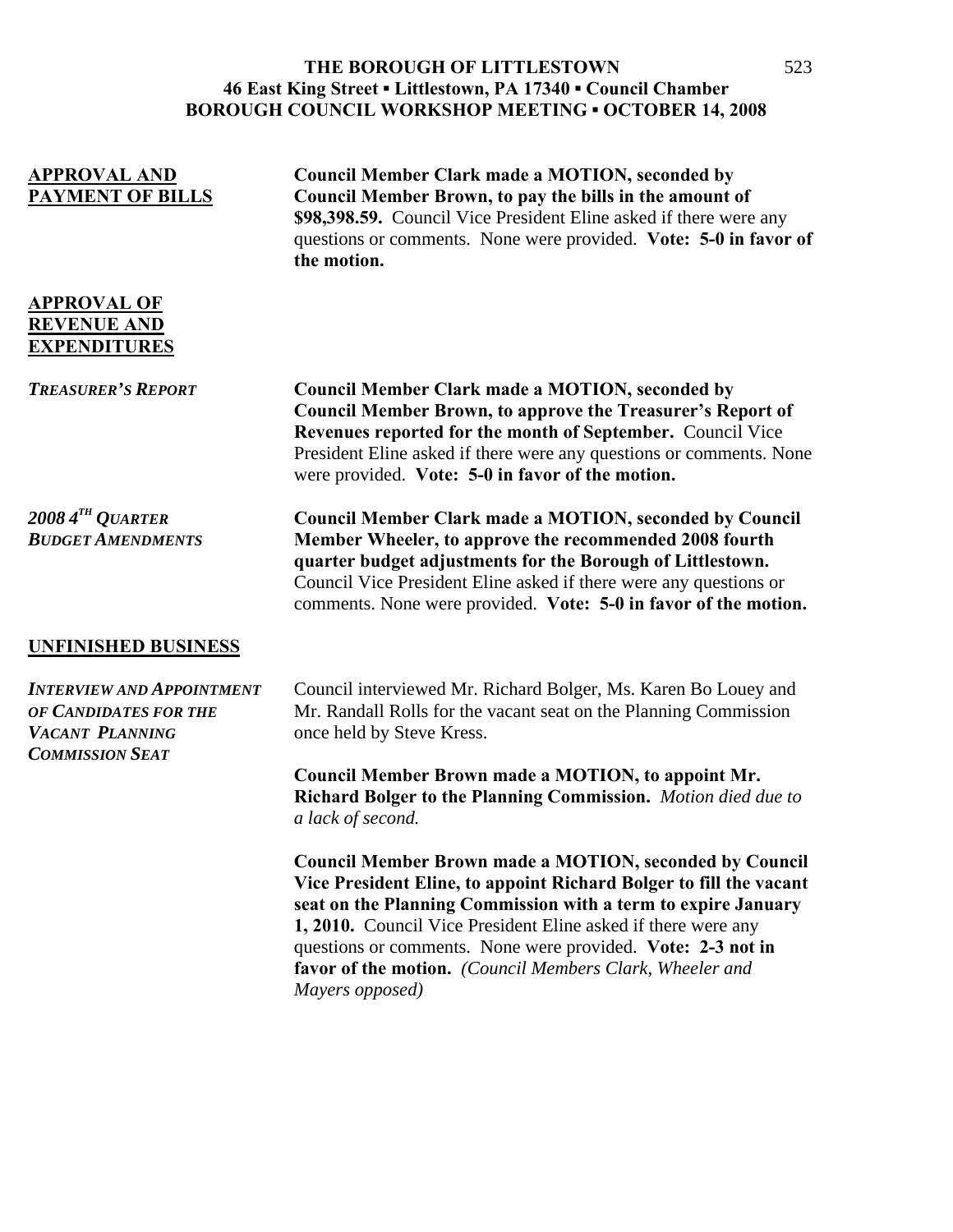*INTERVIEW AND APPOINTMENT* **Council Member Clark made a MOTION, seconded by Council** *OF CANDIDATES FOR THE* **Member Wheeler, to appoint Mr. Randall Rolls to fill the vacant**  *VACANT PLANNING* **seat on the Planning Commission with a term to expire January COMMISSION SEAT** 1, 2010. Council Vice President Eline asked if there were any *(CONTINUED)* questions or comments. None were provided. **Vote: 5-0 in favor of the motion.**  *ROYAL FARMS 45-DAY* **Council Member Clark made a MOTION, seconded by Council**  *EXTENSION* **Member Wheeler, to approve the request from 450 North Queen Street, Royal Farms Land Development Plan for a 45-day extension that will end on November 24, 2008.** Council Vice President Eline asked if there were any questions or comments. None were provided. **Vote: 5-0 in favor of the motion.** 

### **NEW BUSINESS**

*DUCTLESS MINI SPLIT SYSTEM* **Council Member Clark made a MOTION, seconded by Council**  *FOR 10 SOUTH QUEEN STREET* **Member Mayers, to approve the purchase of a ductless mini**  *COMPUTER ROOM* **split heat pump for the computer room at 10 South Queen Street from Baird Heating and Cooling Inc., Littlestown, PA for the lowest bid price of \$3200.00.** Council Vice President Eline asked if there were any questions or comments. Council Member Clark gave some background information on why it was necessary for the purchase of the equipment. There was also an option on a 9,000 BTU system, which will be substantially lower, and the contract price would be amended. After further discussion, Solicitor White advised Council that if they approve the proposal they would be stuck with the listed equipment and price unless the contractor was willing to do a change order. No further questions or comments were provided. **Vote: 0-5 not in favor of the motion.** 

> **Council Member Clark made a MOTION, seconded by Council Member Wheeler, to direct the Borough Manager to purchase a 9,000 BTU ductless mini split cooling system for the computer room at 10 South Queen Street with an amount not to exceed \$3,200.00.** Council Vice President Eline asked if there were any questions or comments. None were provided. **Vote: 5-0 in favor of the motion.**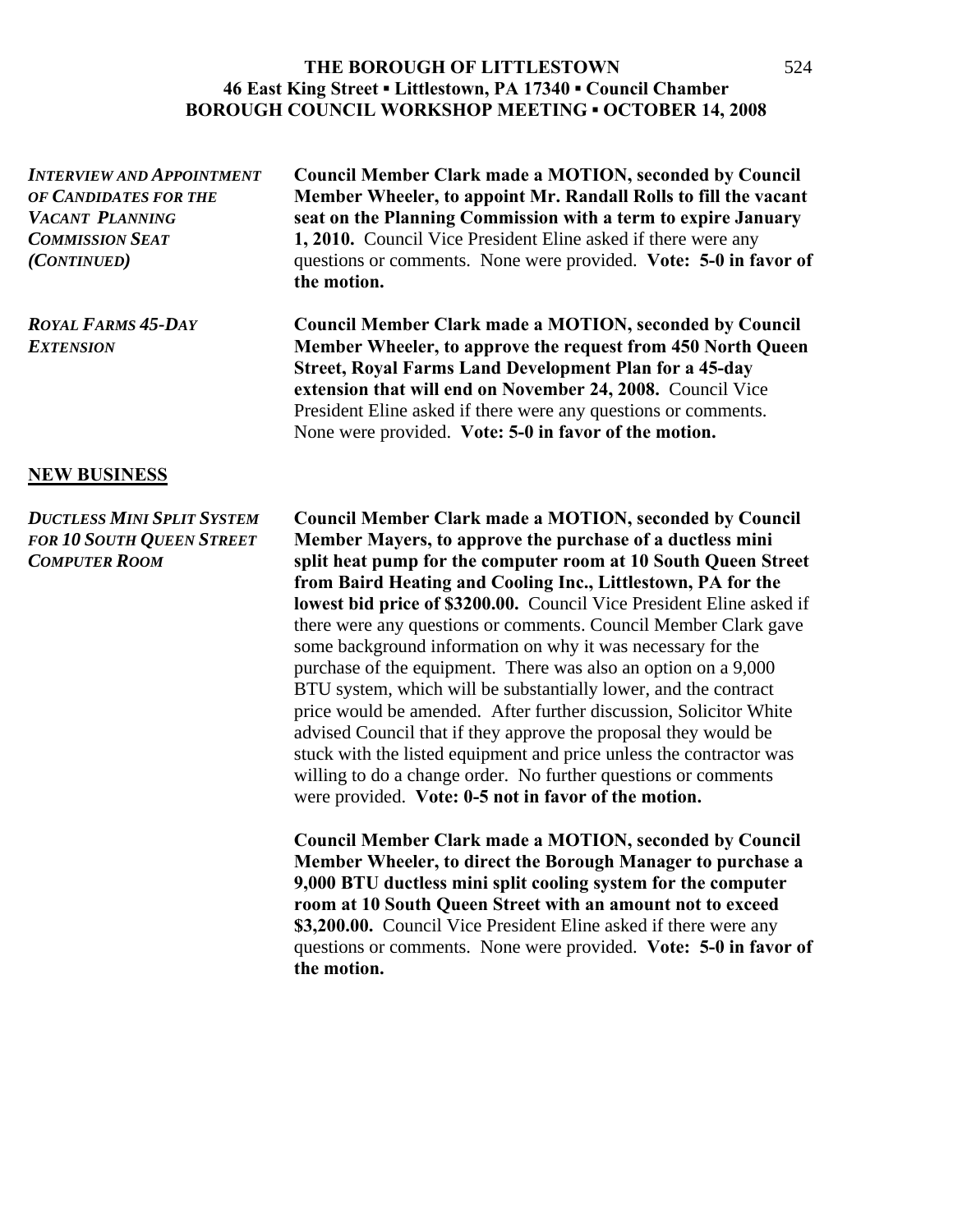| <b>APPOINTMENT TO ADAMS</b><br><b>COUNTY WATER ADVISORY</b><br><b>COMMITTEE</b>                       | <b>Council Member Clark made a MOTION, seconded by Council</b><br>Member Brown, to table the appointment to the Adams County<br>Water Advisory Committee until the October 28, 2008 Regular<br>Meeting to give those interested time to read over the materials.<br>Council Vice President Eline asked if there were any questions or<br>comments. None were provided. Vote: 5-0 in favor of the motion.                                                                                                                          |
|-------------------------------------------------------------------------------------------------------|-----------------------------------------------------------------------------------------------------------------------------------------------------------------------------------------------------------------------------------------------------------------------------------------------------------------------------------------------------------------------------------------------------------------------------------------------------------------------------------------------------------------------------------|
| <b>AMENDMENT TO THE</b><br><b>CROSSING GUARD JOB</b><br><b>DESCRIPTION</b>                            | <b>Council Member Clark made a MOTION, seconded by Council</b><br>Member Wheeler, to table the amendment to the Crossing<br>Guard Job Description until the October 28, 2008 Regular<br>Meeting of Council. Council Vice President Eline asked if there<br>were any questions or comments. None were provided. Vote: 5-0<br>in favor of the motion.                                                                                                                                                                               |
| <b>150 MONARCH STREET</b><br><b>CONTRACT AMENDMENT</b>                                                | <b>Council Member Mayers made a MOTION, seconded by</b><br><b>Council Member Wheeler, to approve the 150 Monarch Street</b><br>contract amendment in the amount of \$12,600.00. Council Vice<br>President Eline asked if there were any questions or comments.<br>None were provided. Vote: 5-0 in favor of the motion.                                                                                                                                                                                                           |
| <b>REPORTS</b>                                                                                        |                                                                                                                                                                                                                                                                                                                                                                                                                                                                                                                                   |
| <b>SOLICITOR WHITE</b><br><b>150 MONARCH STREET LLC</b><br><b>EMINENT DOMAIN</b><br><b>PROCEEDING</b> | Solicitor White stated that the issue of 150 Monarch Street LLC<br>would be discussed in an executive session.                                                                                                                                                                                                                                                                                                                                                                                                                    |
| <b>NON-AGENDA</b>                                                                                     |                                                                                                                                                                                                                                                                                                                                                                                                                                                                                                                                   |
| <b>KINGSDALE HAY RIDE</b><br><b>THROUGH LITTLESTOWN</b>                                               | <b>Council Member Brown made a MOTION, seconded by Council</b><br>Member Clark, to deny the request, due to safety reasons and<br>the recommendation of Chief Baker, from the Kingsdale Fire<br>Company to hold a hay ride through the Borough of Littlestown<br>on Friday October 24, 2008 and Saturday October 25, 2008 from<br>7pm until 11pm. Council Vice President Eline stated that this was a<br>non-agenda item and asked for any public questions or comments.<br>None were provided. Vote: 5-0 in favor of the motion. |
| <b>10 SOUTH QUEEN STREET</b><br><b>PARKING</b>                                                        | Mayor Shadle made a recommendation to Council that all meters be<br>removed from the 10 South Queen Street parking lot and signs to be<br>purchased and installed reading "Employee and Borough business<br>only all others will be towed". Mayor Shadle further stated that if<br>any other business would have purchased the building the parking lot                                                                                                                                                                           |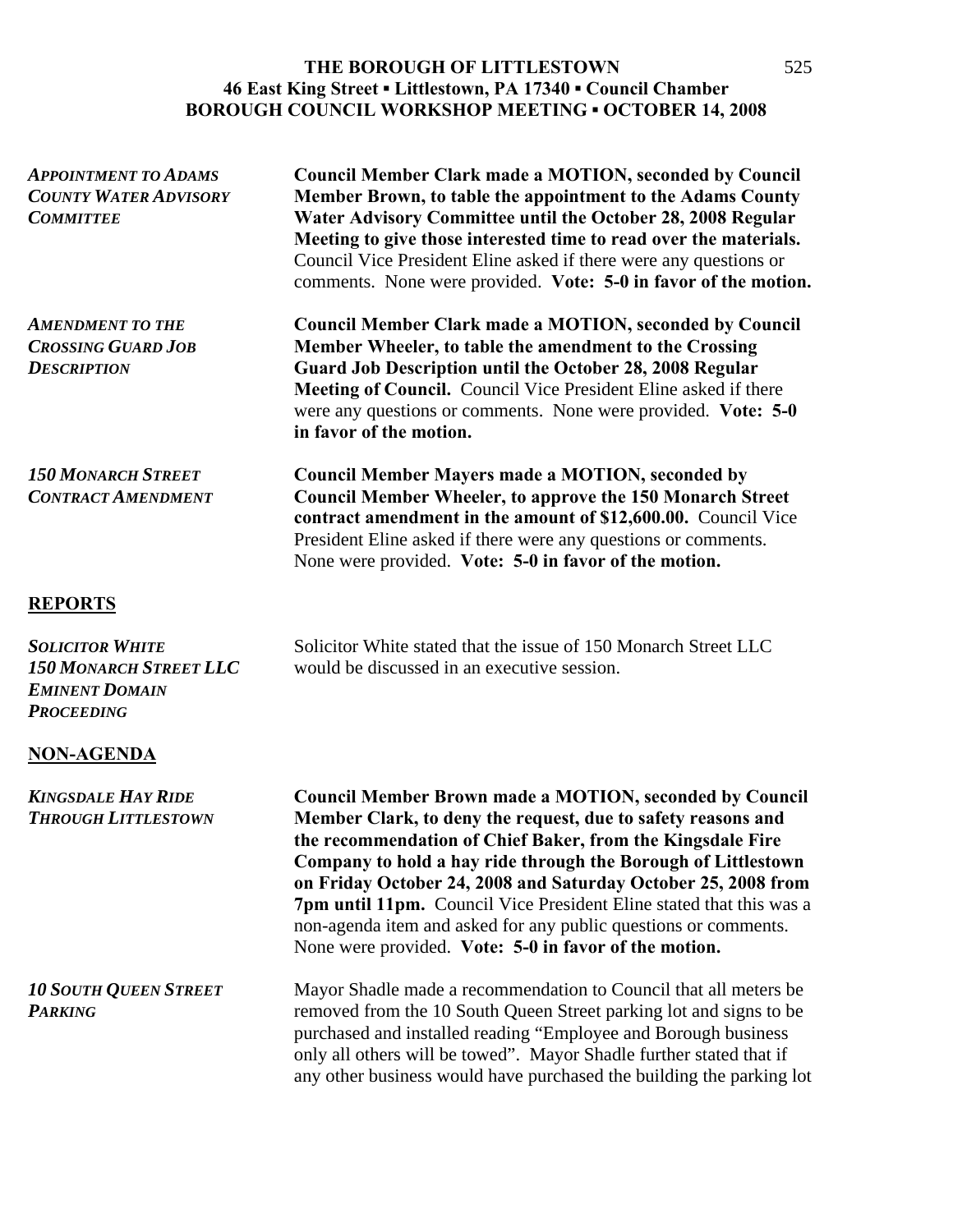| <b>10 SOUTH QUEEN STREET</b><br><b>PARKING</b><br>(CONTINUED)                                        | would be for their business only. Furthermore it is safer for the<br>patrons to park in Sells Parking Lot to access the businesses.                                                                                                                                                                                                                                                                                                                                                                                                                                                                                                                                                                                                                                                                                                                                   |
|------------------------------------------------------------------------------------------------------|-----------------------------------------------------------------------------------------------------------------------------------------------------------------------------------------------------------------------------------------------------------------------------------------------------------------------------------------------------------------------------------------------------------------------------------------------------------------------------------------------------------------------------------------------------------------------------------------------------------------------------------------------------------------------------------------------------------------------------------------------------------------------------------------------------------------------------------------------------------------------|
|                                                                                                      | <b>Council Member Brown made a MOTION, seconded by Council</b><br>Member Wheeler, to direct the Borough Solicitor to draft an<br>ordinance making 10 South Queen Street parking lot private<br>and Sells Parking Lot public. Council Vice President Eline stated<br>that this was a non-agenda item and asked for public questions or<br>comments. Larry Unger stated that he was opposed to the decision<br>the Council and Mayor were making. No further questions or<br>comments were provided. Vote: 4-1 in favor of the motion.<br>(Council Vice President Eline was opposed)                                                                                                                                                                                                                                                                                    |
| <b>CORRESPONDENCE</b>                                                                                |                                                                                                                                                                                                                                                                                                                                                                                                                                                                                                                                                                                                                                                                                                                                                                                                                                                                       |
| <b>LETTER OF SUPPORT FOR THE</b><br><b>CONTINUATION OF THE ADAMS</b><br><b>COUNTY LIBRARY SYSTEM</b> | Council Vice President Eline read a letter dated September 22, 2008<br>from the GFWC Women's Community Club of Littlestown. The<br>letter expressed concern at the prospect of losing the Littlestown<br>Library.                                                                                                                                                                                                                                                                                                                                                                                                                                                                                                                                                                                                                                                     |
| 2009 BUDGET                                                                                          |                                                                                                                                                                                                                                                                                                                                                                                                                                                                                                                                                                                                                                                                                                                                                                                                                                                                       |
| <b>ADVERTISEMENT THAT THE</b><br><b>2009 BUDGET IS ON DISPLAY</b>                                    | <b>Council Member Wheeler made a MOTION, seconded by</b><br><b>Council Member Brown, to advertise the 2009 Budget notice</b><br>Council Vice President Eline asked if there were any questions or<br>comments. Council Member Wheeler stated that he has problem<br>with raising the tax rate by one mill. He also feels that the budget<br>could be created without an increase. Borough Manager Hess stated<br>that we were able to create a budget that was only one percent above<br>last years budget and in order to do this it shows that the Borough<br>did a lot of cost cutting and minimum revenue raising. Council<br>Member Clark informed Council Member Wheeler that the Finance<br>Committee would be more than happy to review his proposed<br>detailed budget. No further questions or comments were provided.<br>Vote: 5-0 in favor of the motion. |
| <b>PUBLIC COMMENT</b>                                                                                | Mr. Larry Unger and Mr. Richard Bolger expressed their concerns<br>regarding trucks traveling on Walnut Street during all hours of the<br>day and night. Mayor Shadle stated that she would take care of the                                                                                                                                                                                                                                                                                                                                                                                                                                                                                                                                                                                                                                                          |

issue.